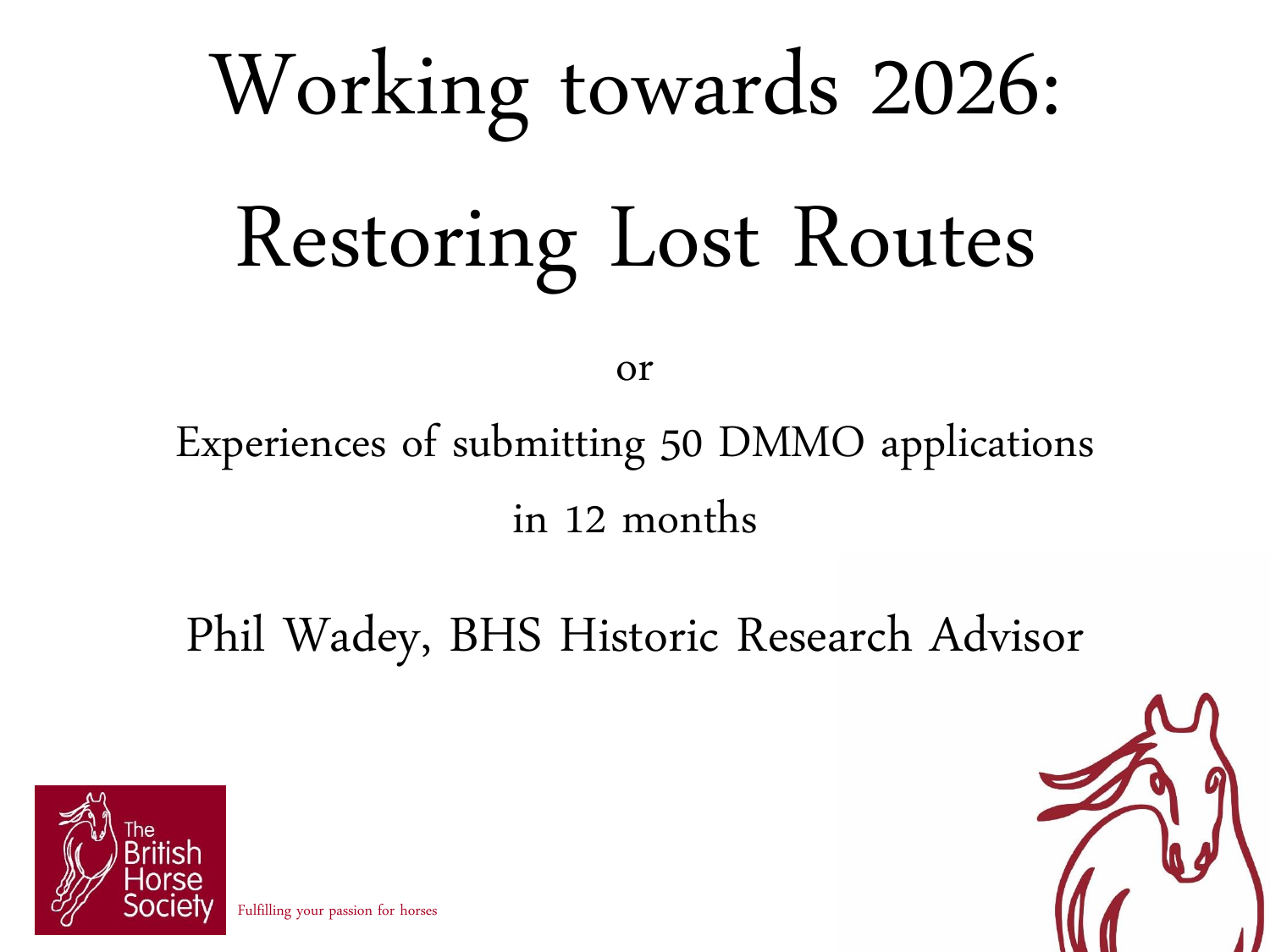# Highway Hunting

- Another term for finding unrecorded public rights of way, and applying for them to be added to
	- The definitive map of rights of way, and/or
	- The List of Streets Maintainable at the Public Expense



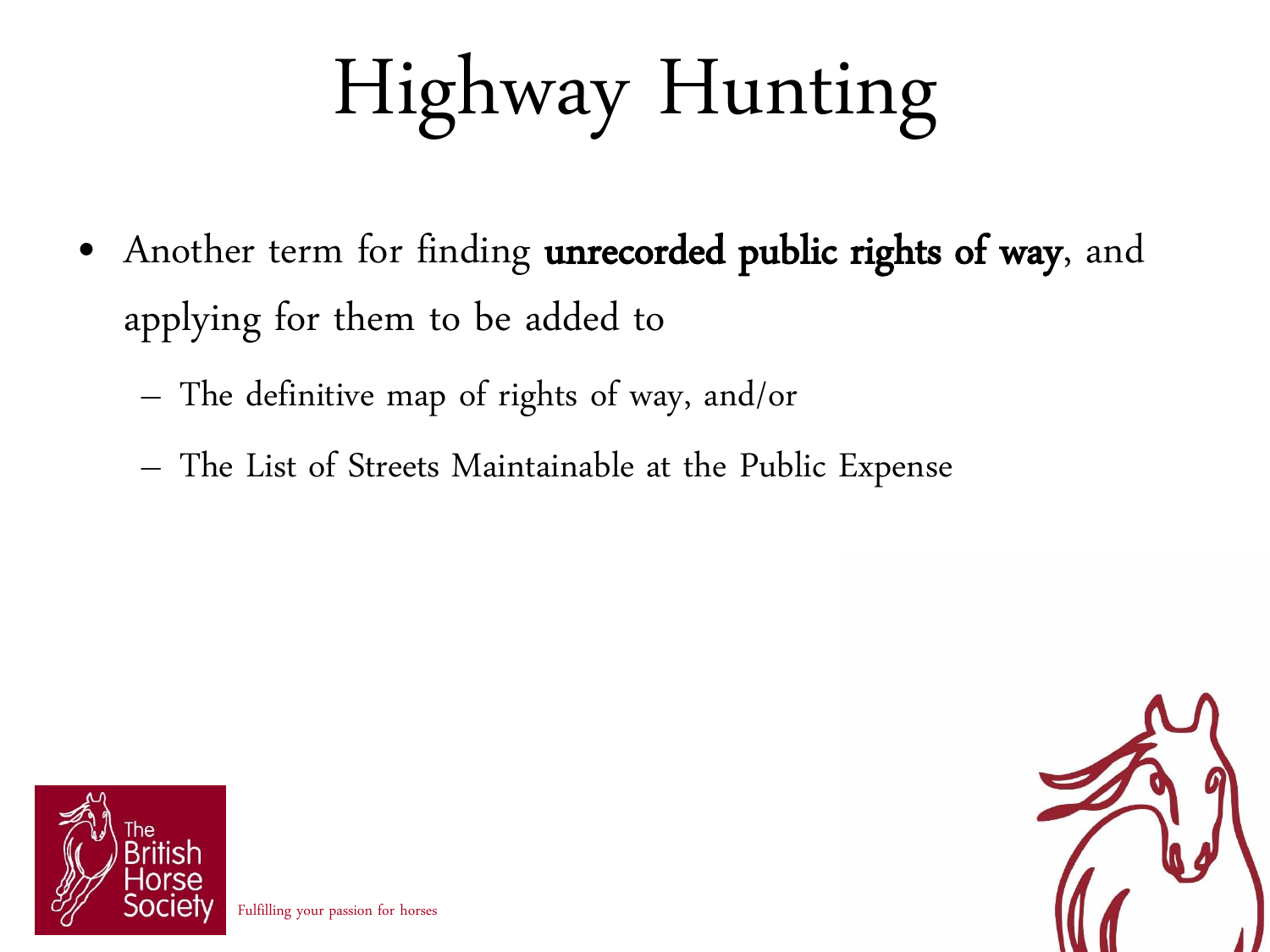EC202 Oakridge Lane, Aldenham

Fulfilling your passion for horses Fulfilling your passion for horses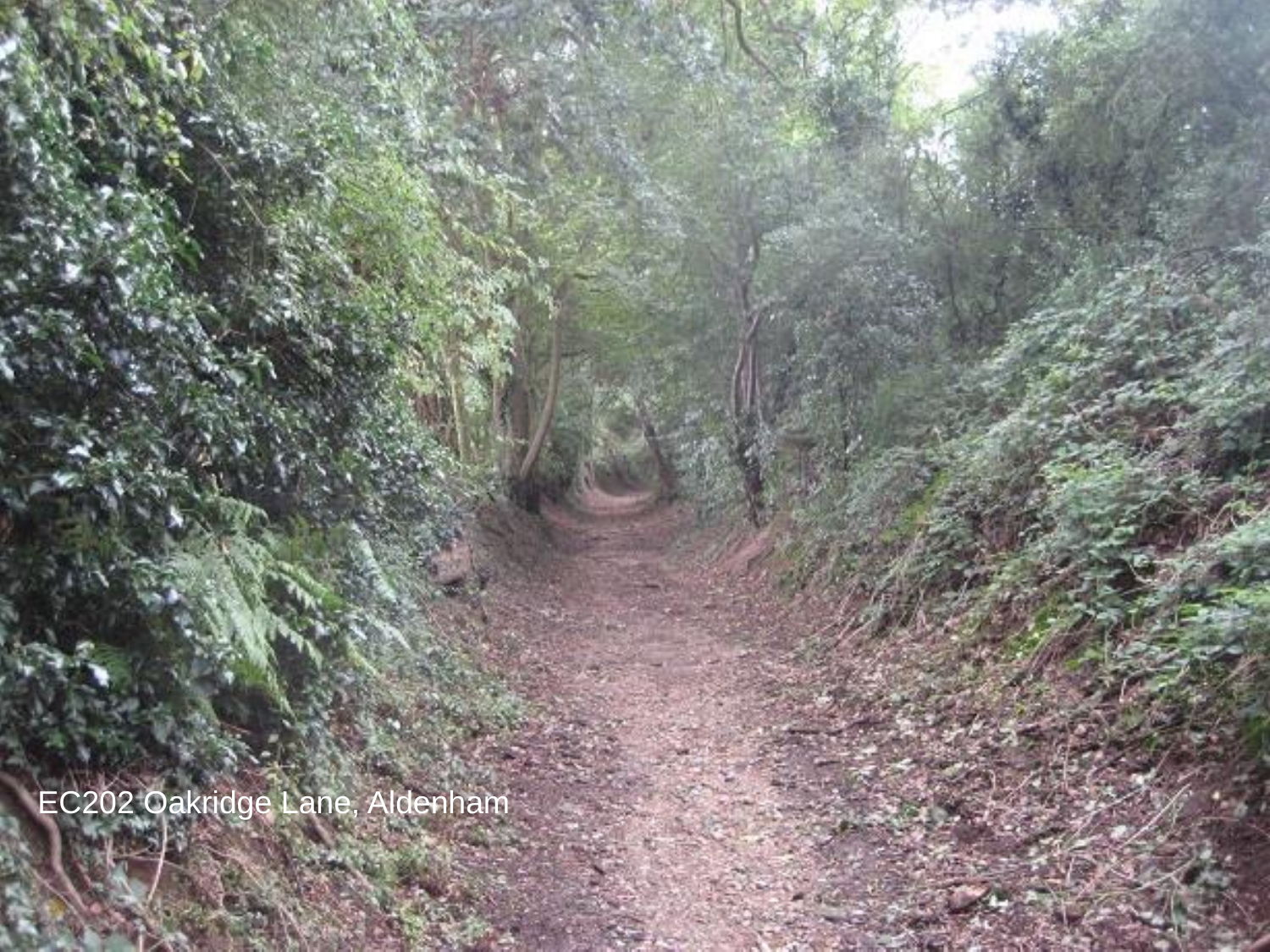#### EC349 Hyde Lane, St Stephen

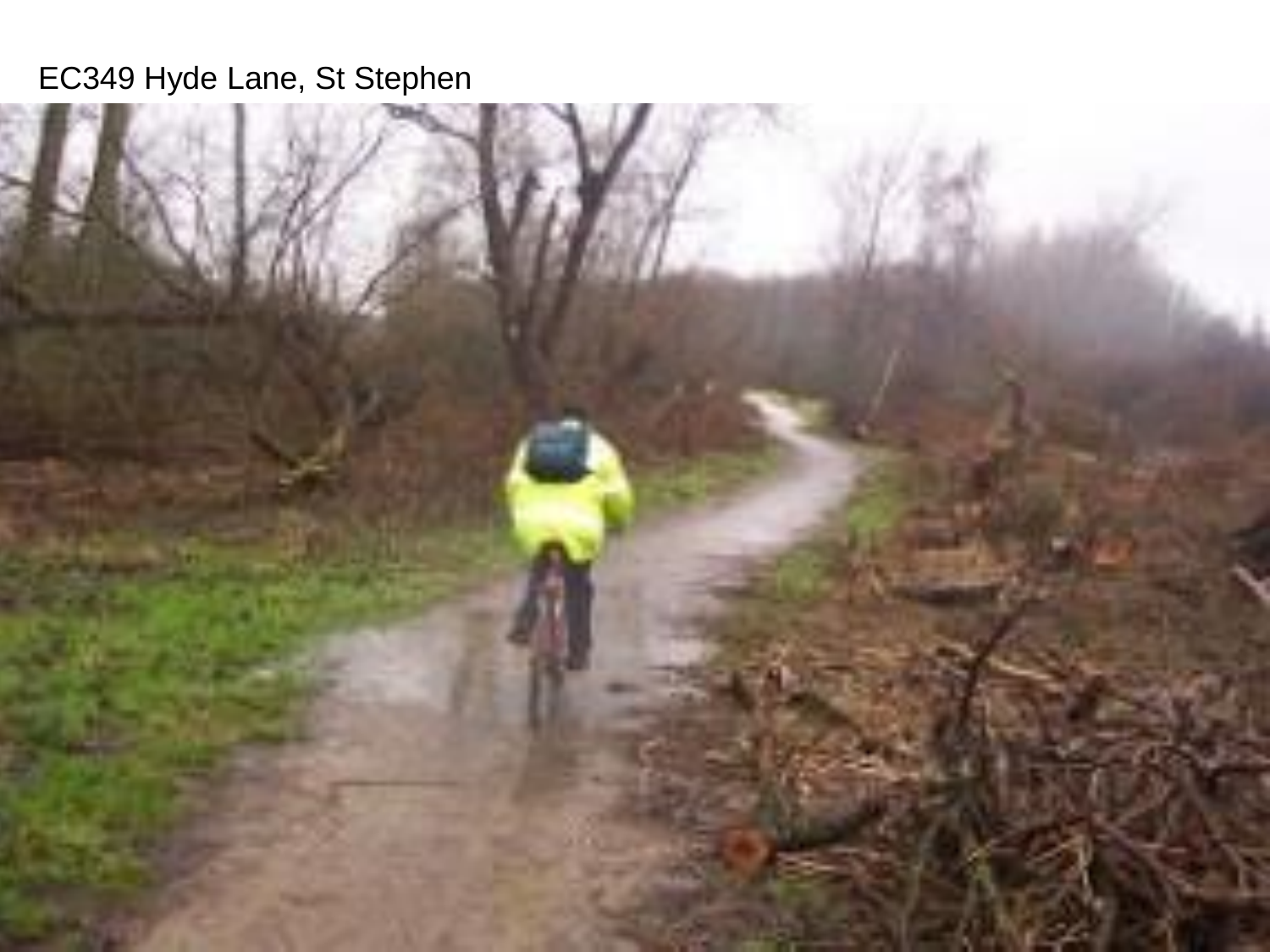EC328 Hogg Lane, Aldenham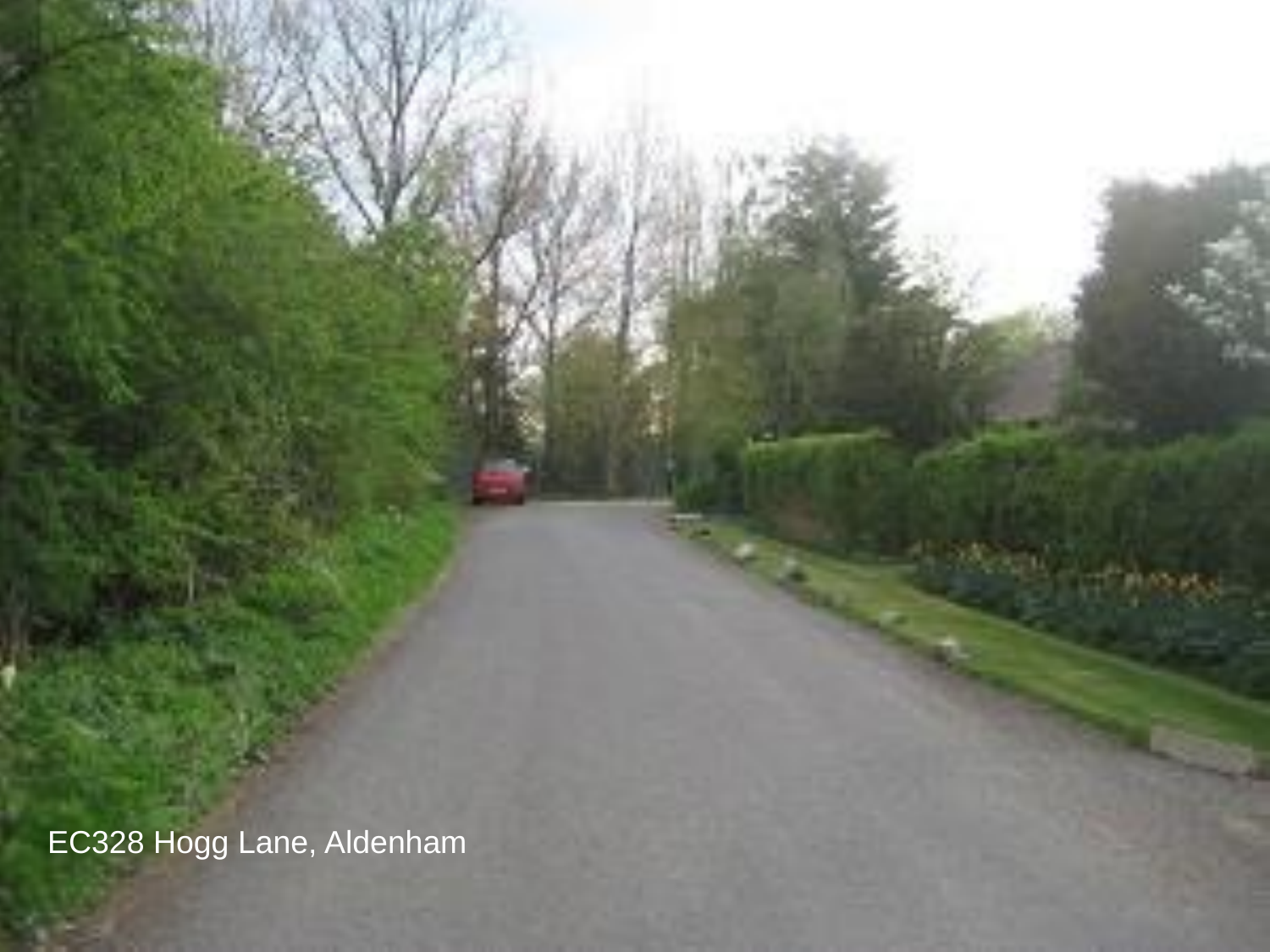Fulfilling your passion for horses Fulfilling your passion for horses EC793 Coltsfoot Lane, Anstey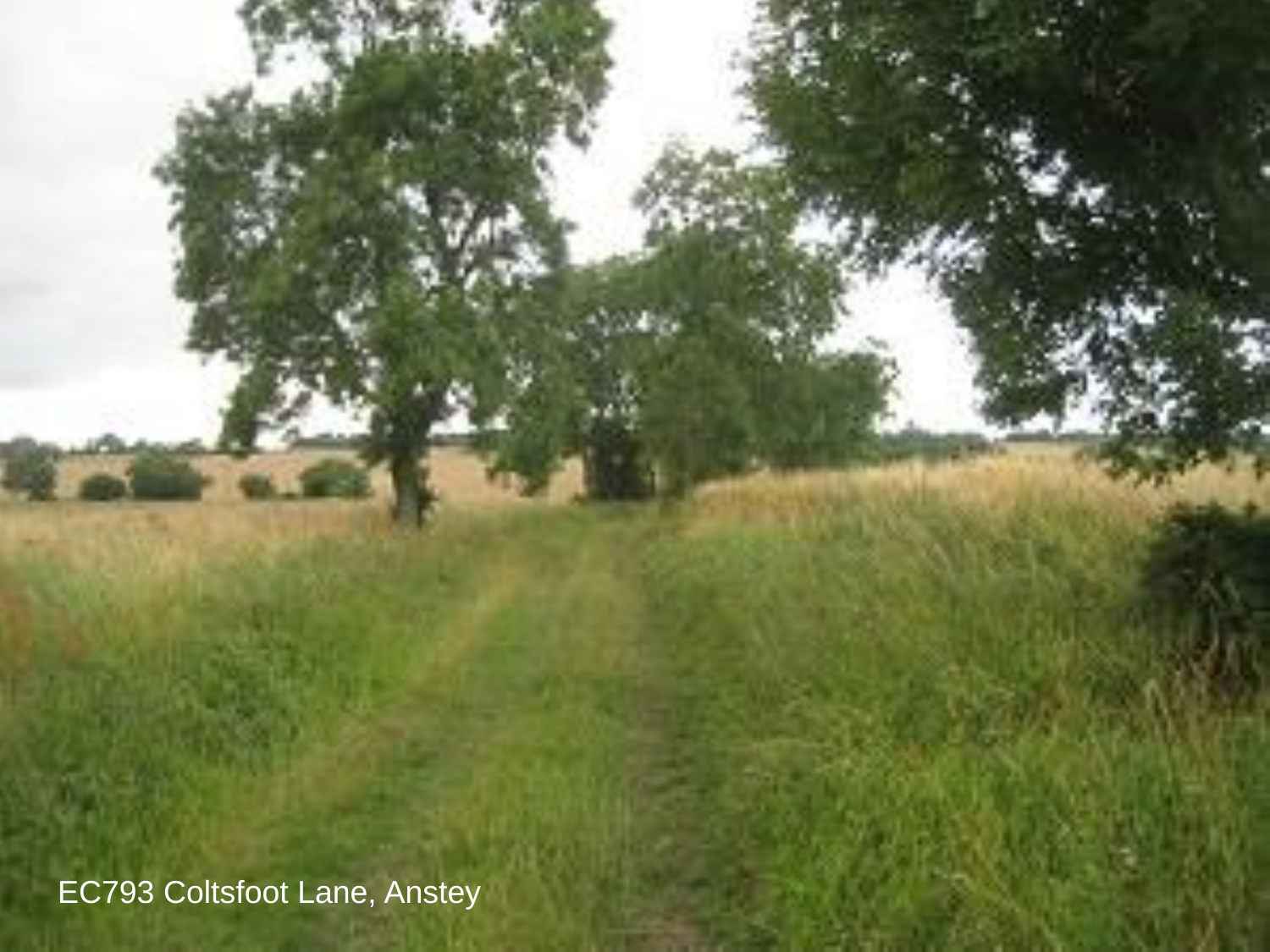

- This route would not be recordable
- So it wouldn't appear on maps
- So over time, it could disappear from use



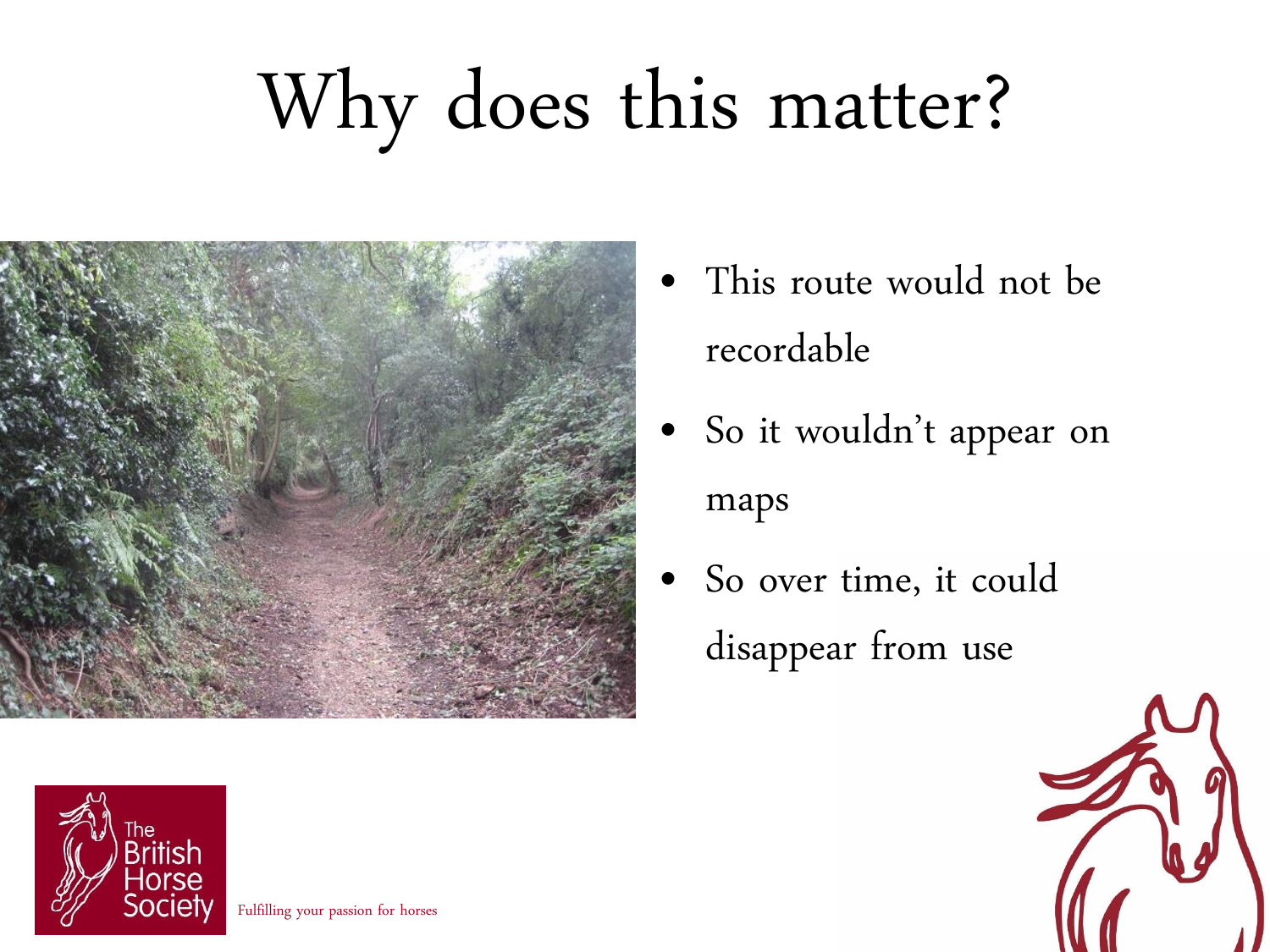

- This route would have ceased to exist in law
- Landowner could use land for other purposes
- What is the alternative route?
- (It's the A5)



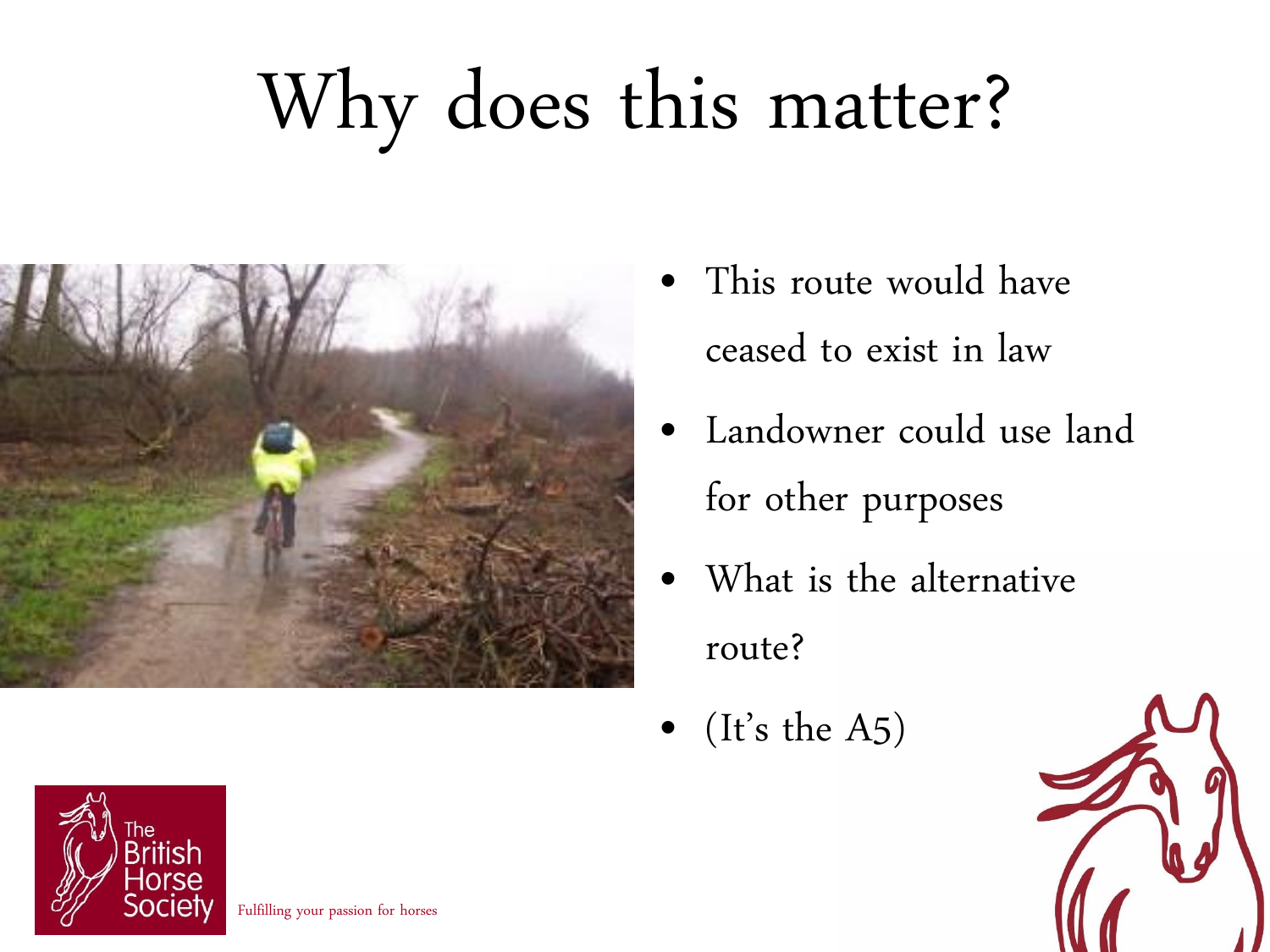

- This route would become a footpath.
- Motor vehicle use would be illegal
- Access to BW next to the red car no longer a right on horseback
- Effective loss of the BW

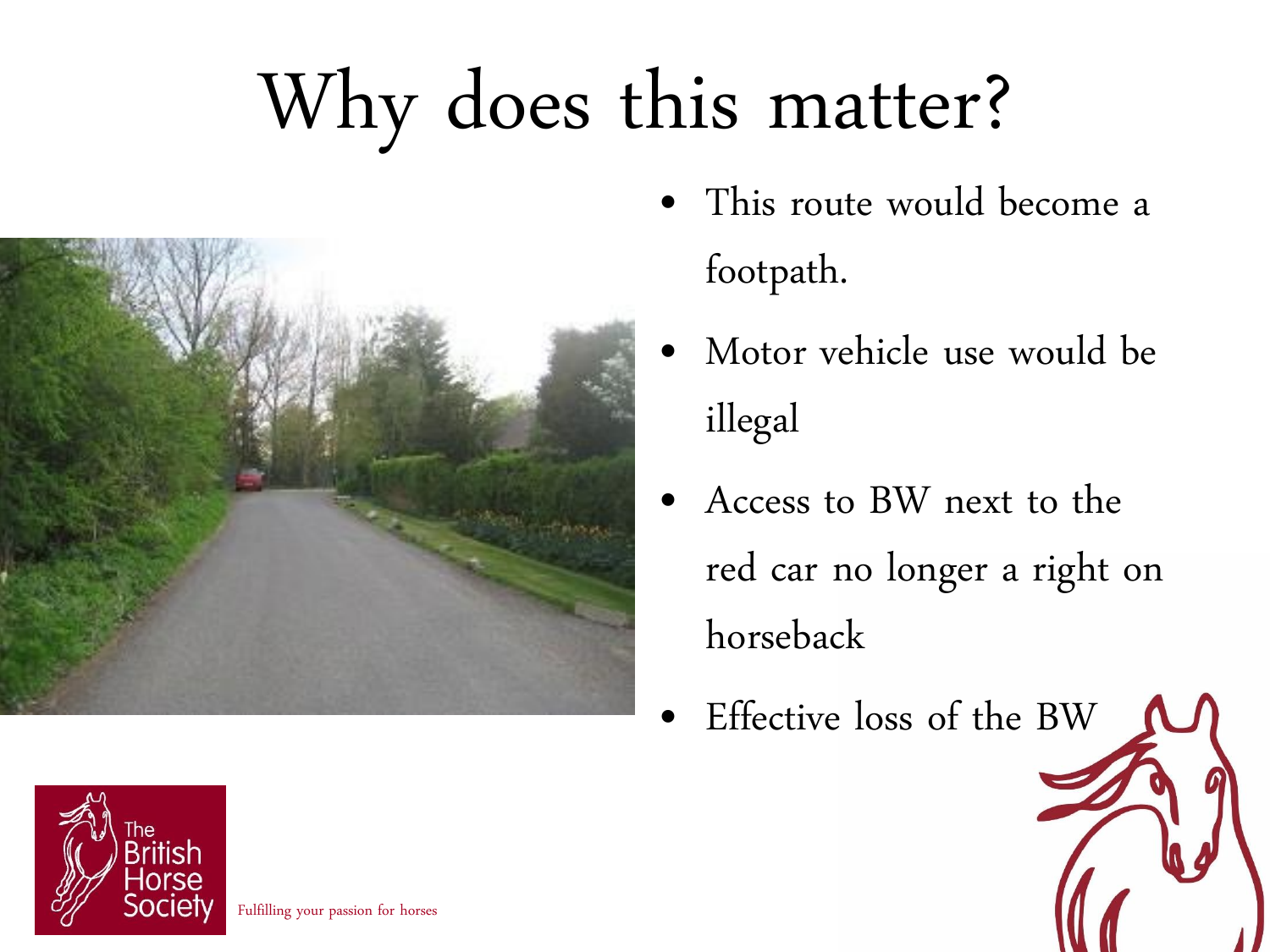

- Public rights would cease to exist
- It would leave two cul-desac paths with no way of linking them
- Effective loss of a BW



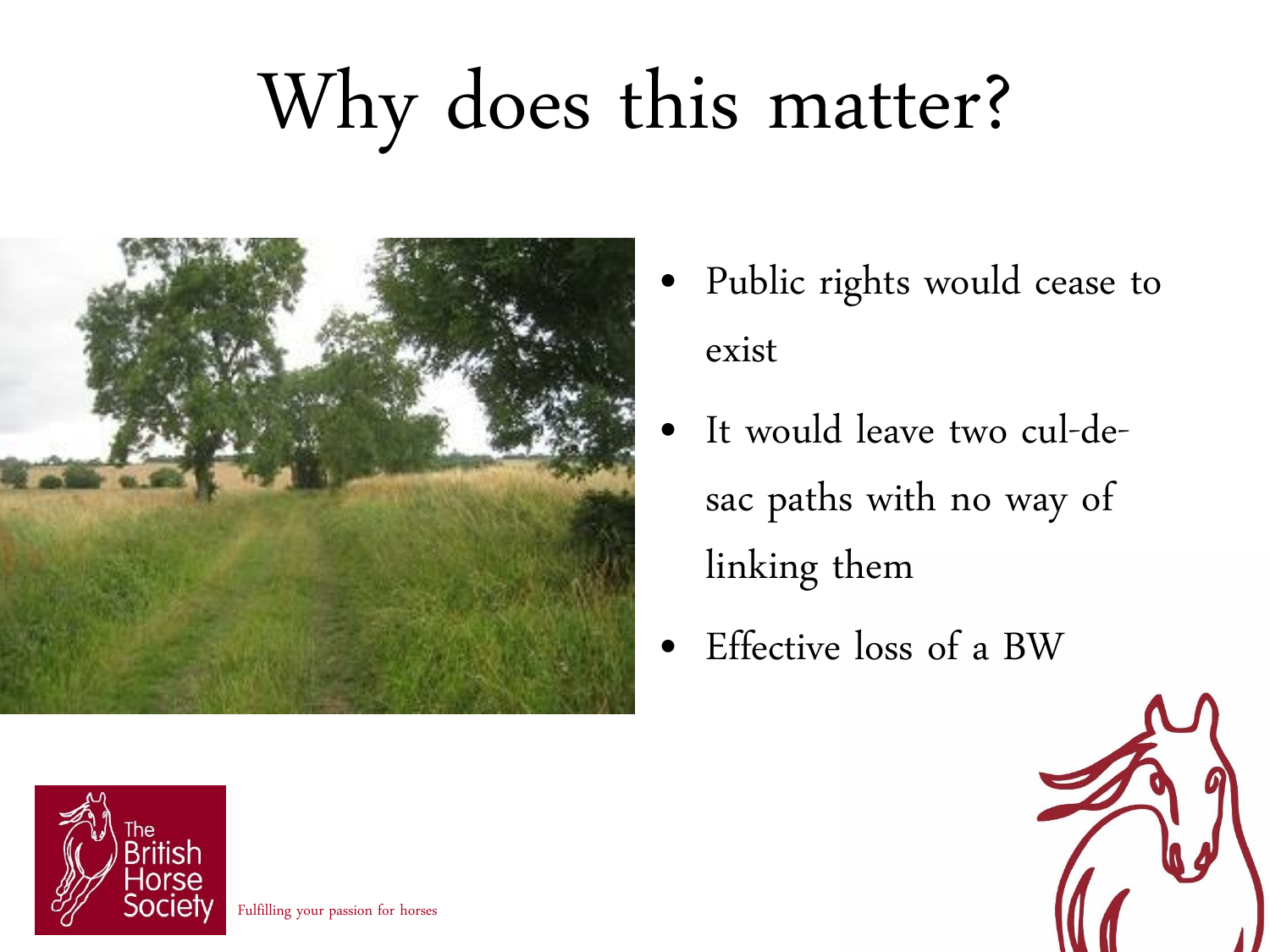#### Hertfordshire



`he British lorse

- 634 square miles
- 10 districts
- 135 parishes

• How many unrecorded ways?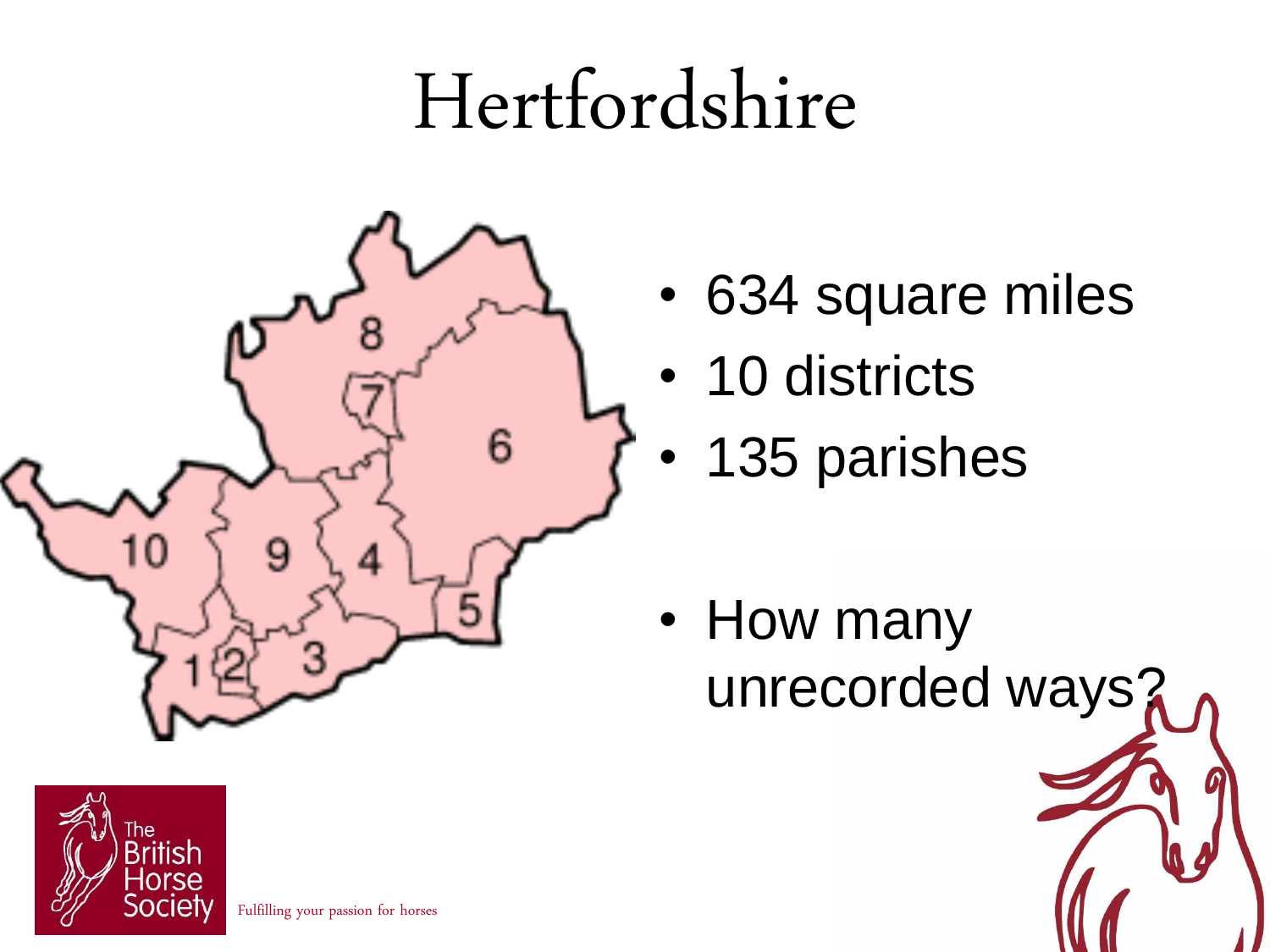#### Hertfordshire Methodology

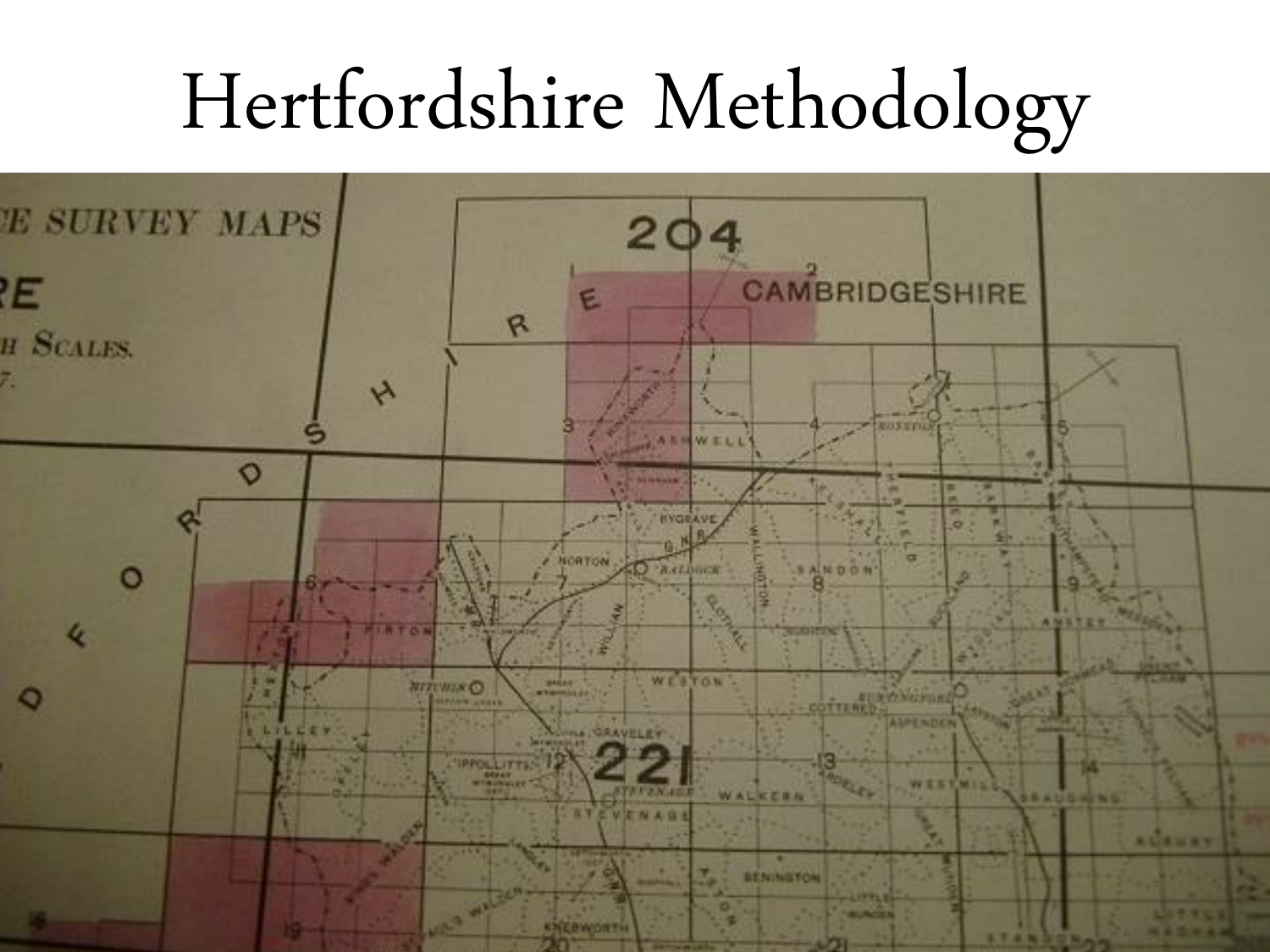## Hertfordshire Methodology

- 528 small grid squares
- One at a time
- Start with Inland Revenue Valuation Maps (c.1910)



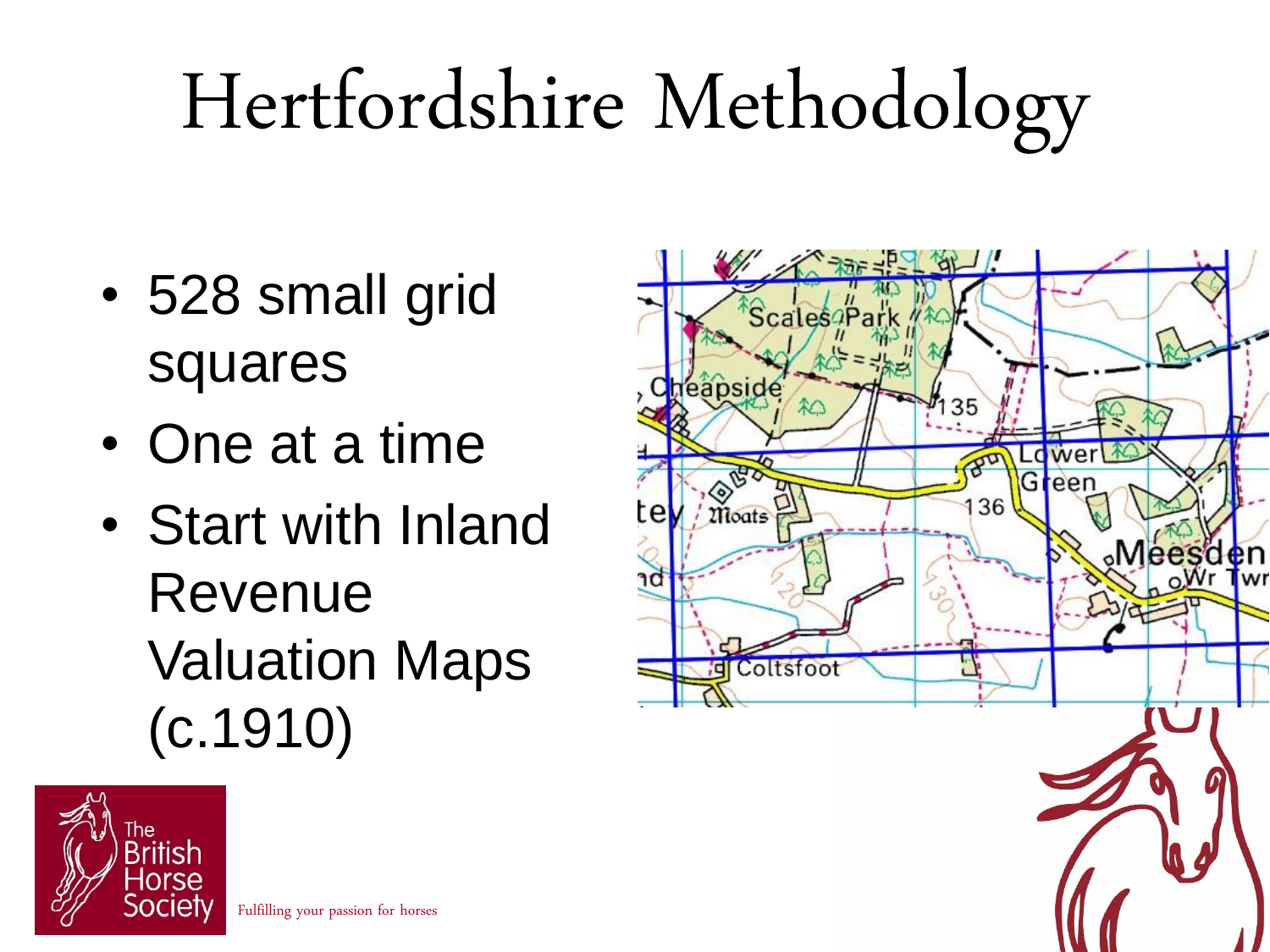#### Inland Revenue Maps

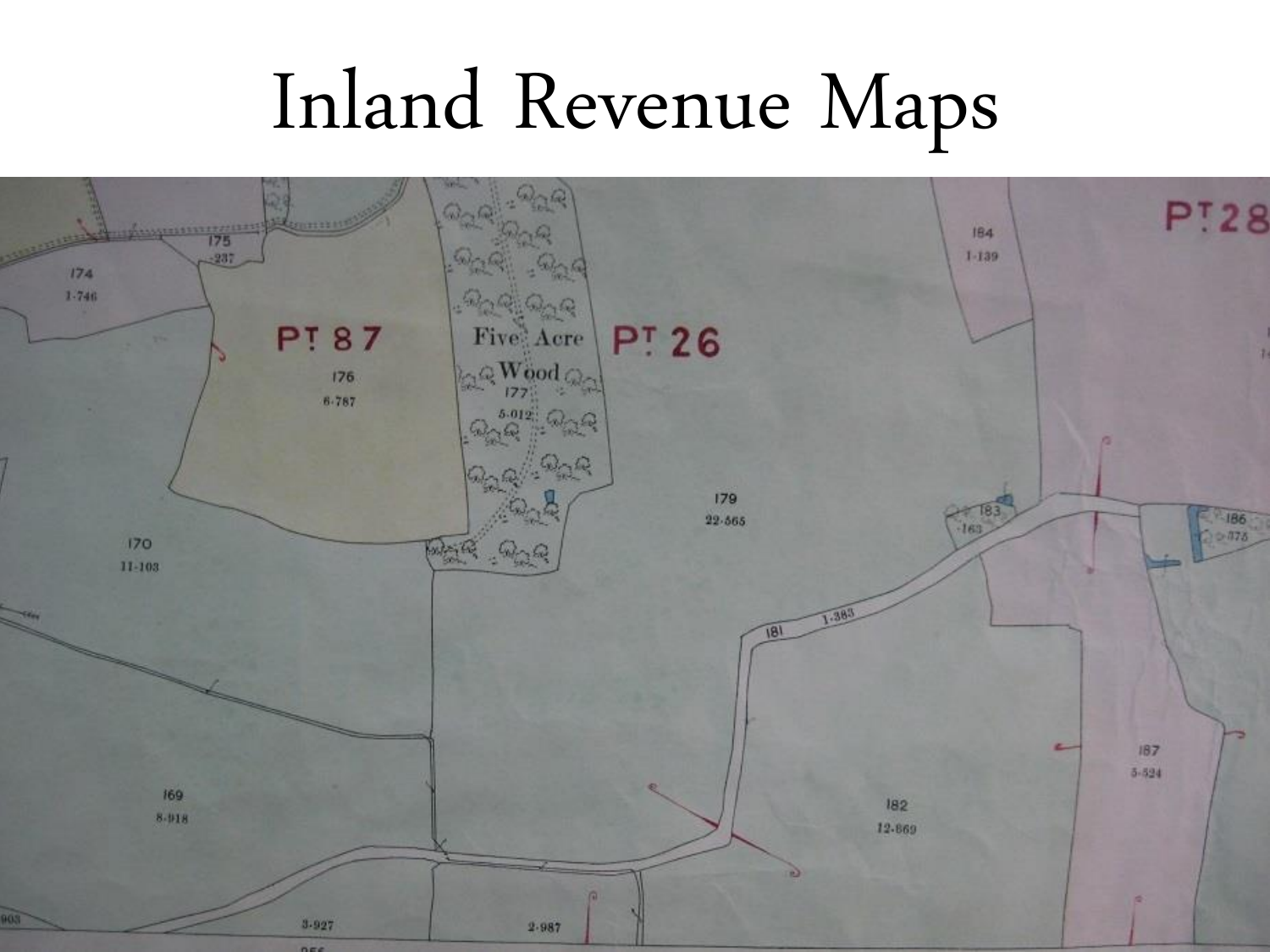#### Lists!

| <b>Hertfordshire IX 8</b>                         |             |      | Out of county                                                                                                                                                                                                                                             |
|---------------------------------------------------|-------------|------|-----------------------------------------------------------------------------------------------------------------------------------------------------------------------------------------------------------------------------------------------------------|
| Hertfordshire IX 9<br>kland <sup>1</sup><br>apons | IR 126/4/79 | IR1/ | No unrecorded white roads found.                                                                                                                                                                                                                          |
| Hertfordshire IX 10                               | IR 126/4/80 | IR1/ | Part of Anstey 10 FP is shown as a white road. All the route is named as "Roger's Lane".<br>The first part of Anstey 11 FP is shown as a white road, need to see Herts IX 14 to see if it<br>continues as such.<br>No other unrecorded white roads found. |
|                                                   | IR 126/4/81 | IR1/ | EC791 Brent Pelham and Meesden 10 BW is shown as a white road and named "Wood<br>Lane".<br>EC792 Brent Pelham and Meesden 1 BW is shown as a white road.<br>EC793 Brent Pelham and Meesden ORPA is shown as a white road.                                 |
| Hertfordshire IX 12<br>- Butts Grei               | IR 126/4/82 | IR1/ | No unrecorded white roads found.                                                                                                                                                                                                                          |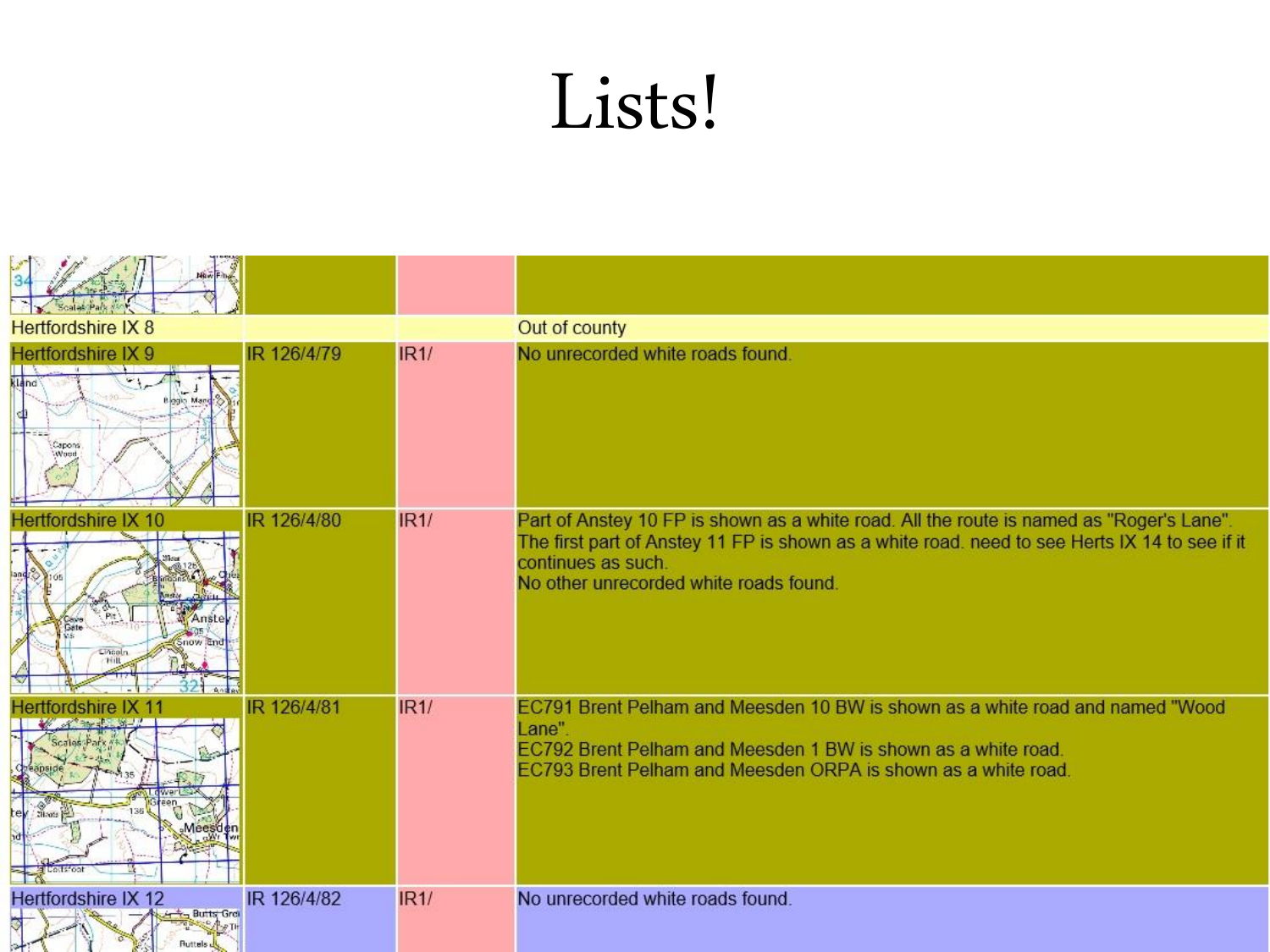#### But this is just an indexing method – we still have to check other sources

| EC        |            | Hertfordshire Definitive Map Work OS Map                     |            | <b>OS Area Book</b> | Dury &<br>Andrews | <b>Bryant</b> | <b>Tithe</b> | <b>Inclosure Railway</b> |     | Object<br>Name Bk | <b>OS</b><br>Boundary | <b>IR 1910</b>     | <b>MAF</b>  | <b>HCC I</b><br>Roa |
|-----------|------------|--------------------------------------------------------------|------------|---------------------|-------------------|---------------|--------------|--------------------------|-----|-------------------|-----------------------|--------------------|-------------|---------------------|
| <b>No</b> | HCC        | <b>Brief Description</b>                                     |            |                     |                   |               |              |                          |     |                   |                       |                    |             |                     |
|           | 641 EH410  | Thundridge and Ware Rural UUCR1 Poles                        |            |                     |                   |               |              |                          |     |                   |                       | IR126/4/222        | MAF73/18/29 |                     |
|           |            | Lane                                                         | H 29-4     | Thundridge 116      |                   | Dr Rd         | Not Ckd      | Not Ckd                  | N/A | OS35/3317         |                       |                    |             | Not SI              |
| 641       |            | -do-                                                         | H 29-8     | Ware 232            |                   | Dr Rd         | Not Ckd      | Not Ckd                  | N/A | OS35/3317         |                       | IR126/4/226        |             |                     |
|           | 642 DAC130 | <b>Tring Rural UUCR 1</b>                                    | H 25-2     | Tring 246           |                   |               | Not Ckd      | Not Ckd                  | N/A | Not named         | N/A                   | IR126/8/31         | 73/18/25    | Not SI              |
|           | 643 DAC131 | Tring Rural UUCR 2 Puttenham / joins Bucks                   |            |                     |                   |               |              |                          |     |                   |                       |                    | 73/18/24&25 |                     |
|           |            | route                                                        | H24-8&25-5 | Puttenham 68        |                   |               | Not Ckd      | Not Ckd                  | N/A | Not named         |                       | IR126/8/29&32      |             | Not SI              |
| 644       |            | Tring Rural UUCR 3 Puttenham N                               | $H$ 25-1   | Puttenham 18        |                   | $L$ or $B$    |              |                          |     |                   |                       | IR 126/8/30        | 73/18/25    | Not SI              |
| 645       |            | <b>Walkern UUCR 1</b>                                        |            |                     |                   |               |              |                          |     |                   |                       |                    |             | Not SI              |
| 646       |            | Little Berkhamstead 14 FP upgrade                            | H 36-10    | LB - No LU          |                   | $L$ or $B$    |              |                          |     |                   |                       | IR126/4/270        | 73/18/36    | Not SI              |
| 647       |            | Potters Bar/Enfield boundary path                            |            |                     |                   |               |              |                          |     |                   |                       |                    |             |                     |
| 648       |            | Northaw 13 FP to Holly Hill and extension to<br>The Ridgeway | M 2-9      | Enfield 78          |                   |               |              |                          |     |                   |                       |                    | 73/27/2     | Mid                 |
| 649       |            | Northaw Parallel to Coopers Lane Road                        |            |                     |                   |               |              |                          |     |                   |                       |                    |             |                     |
| 650       |            | Clothall 19 FP to RB + RB, Harveyshill Farm                  |            |                     |                   |               |              |                          |     |                   |                       |                    |             |                     |
| 651       |            | Cottered 12 BW to RB Spring Lane                             | H 13-3/7   | Cottered 297        |                   | $L$ or $B$    | Not Ckd      | Not Ckd                  | N/A | OS35/3264         | N/A                   | IR126/4/121 part 1 | 73/18/13    | Pt is               |
| 652       |            | Weston 36 BW to RB Lolleywood Lane                           |            |                     |                   |               |              |                          |     |                   |                       |                    |             |                     |
| 653       |            | Weston Dane End Farm route 5U18                              |            |                     |                   |               |              |                          |     |                   |                       |                    |             |                     |
| 654 3R    |            | Rickmansworth 32 FP upgrade or add width                     |            |                     |                   |               |              |                          |     |                   |                       |                    |             |                     |
|           | 655 EH     | Walkern 42 FP upgrade and extend                             |            |                     |                   |               |              |                          |     |                   |                       |                    |             |                     |





Fulfilling your passion for horses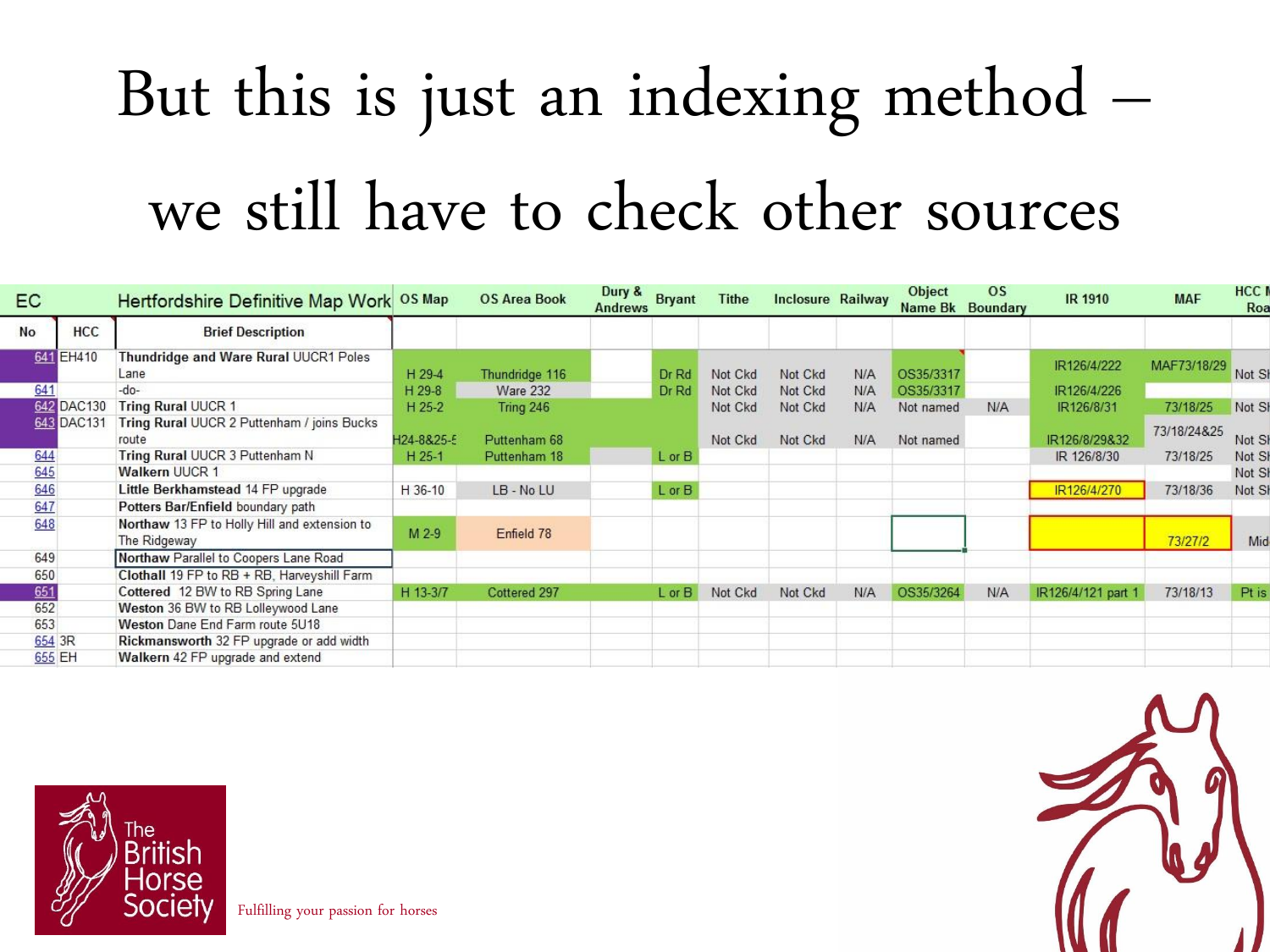#### Hertfordshire Results

- Inland Revenue records photographed for approximately 95% of the county (50% during the project)
- Checked against definitive map
- 151 routes for investigation (now over 200)
- 51 applications made (restricted byway)
- Total cost: £3,706 (£73 per application)



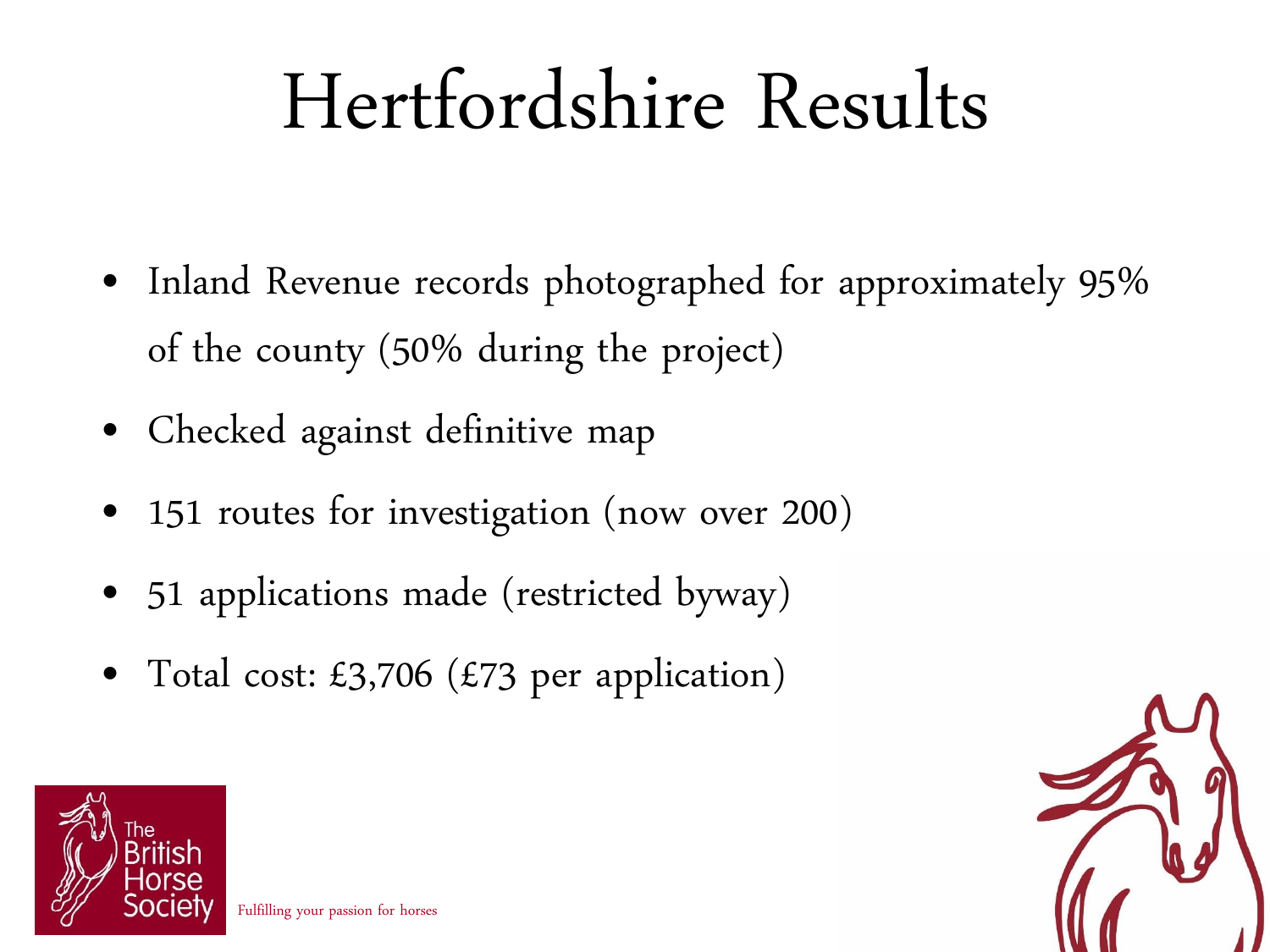#### Somerset



- 1,610 square miles
- 7 districts
- 417 parishes

• How many unrecorded ways?

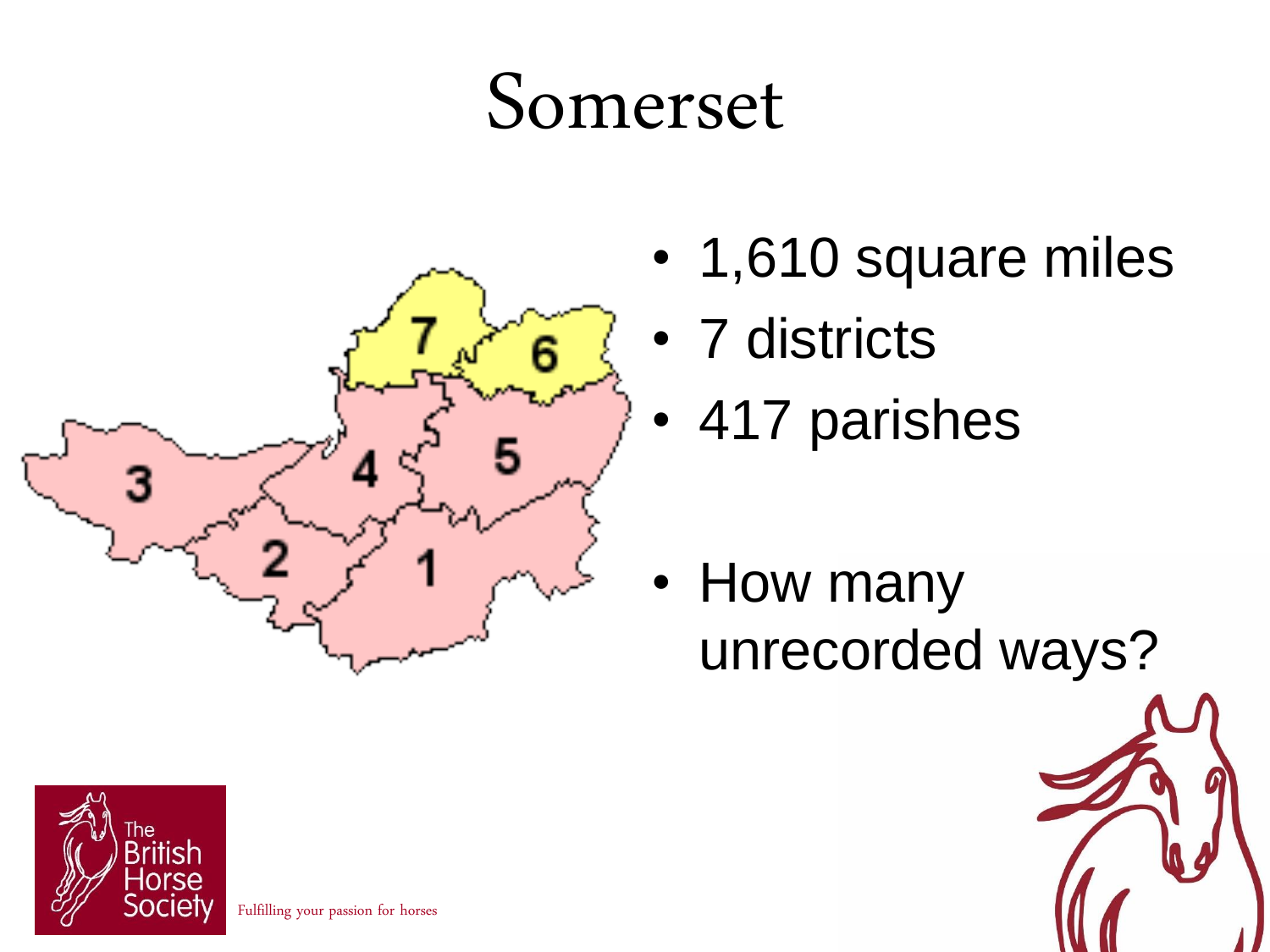# Somerset approach: route led

- 1. Create long list of paths based on inputs from Affiliated Bridleways Groups
- 2. For identified paths, do 'initial research' for those parishes/map sets
- 3. If positive, then collect supporting evidence from Somerset Heritage Centre
- 4. View route on the ground
- 5. Make applications



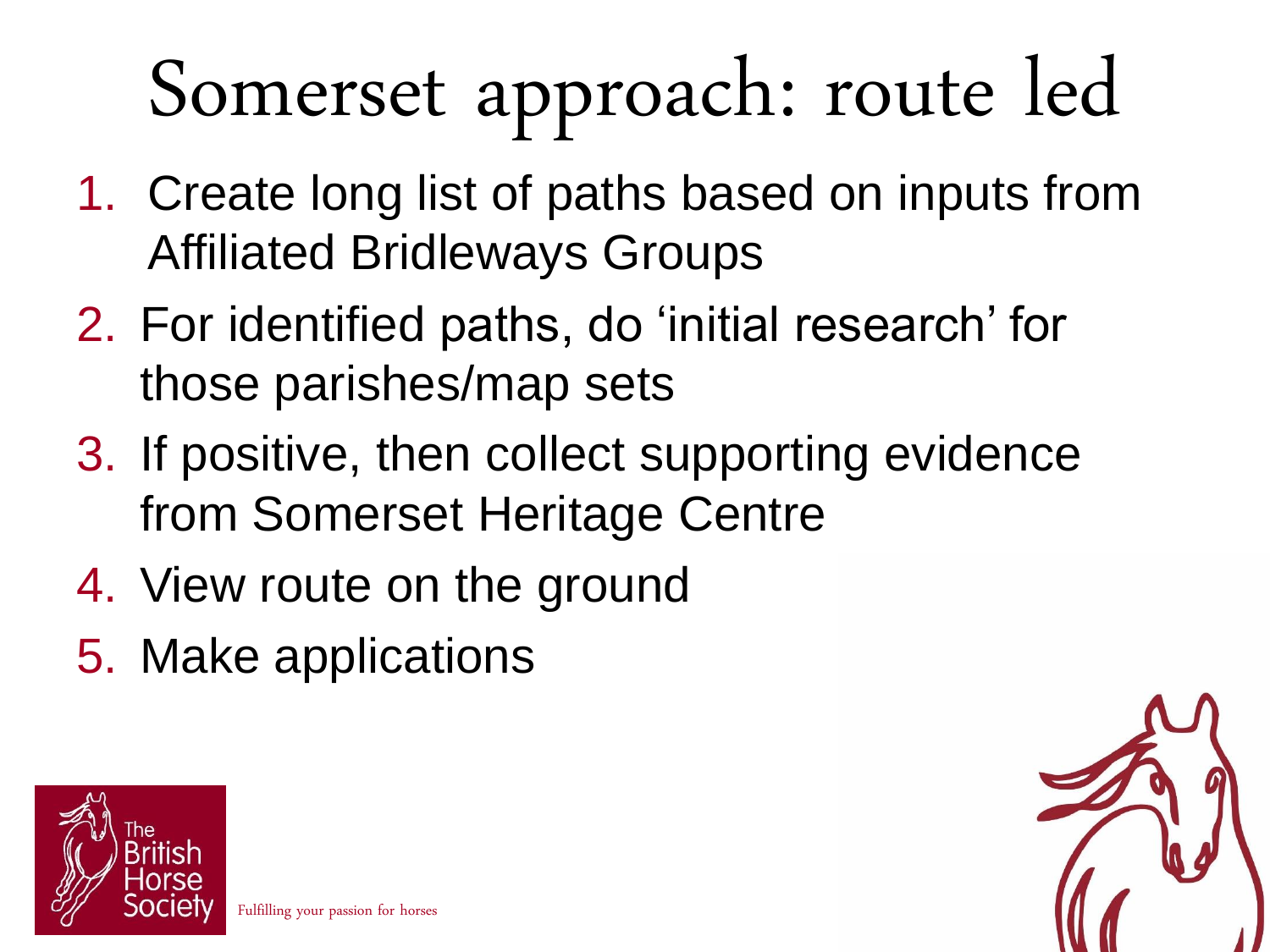# The long list

• All of these were suggested by people with local knowledge (we only looked at part of Somerset)

- 87 possible routes initially, and at least another 12 came to our attention
- 49 parishes
- 4 affiliated bridleway associations plus a few individuals



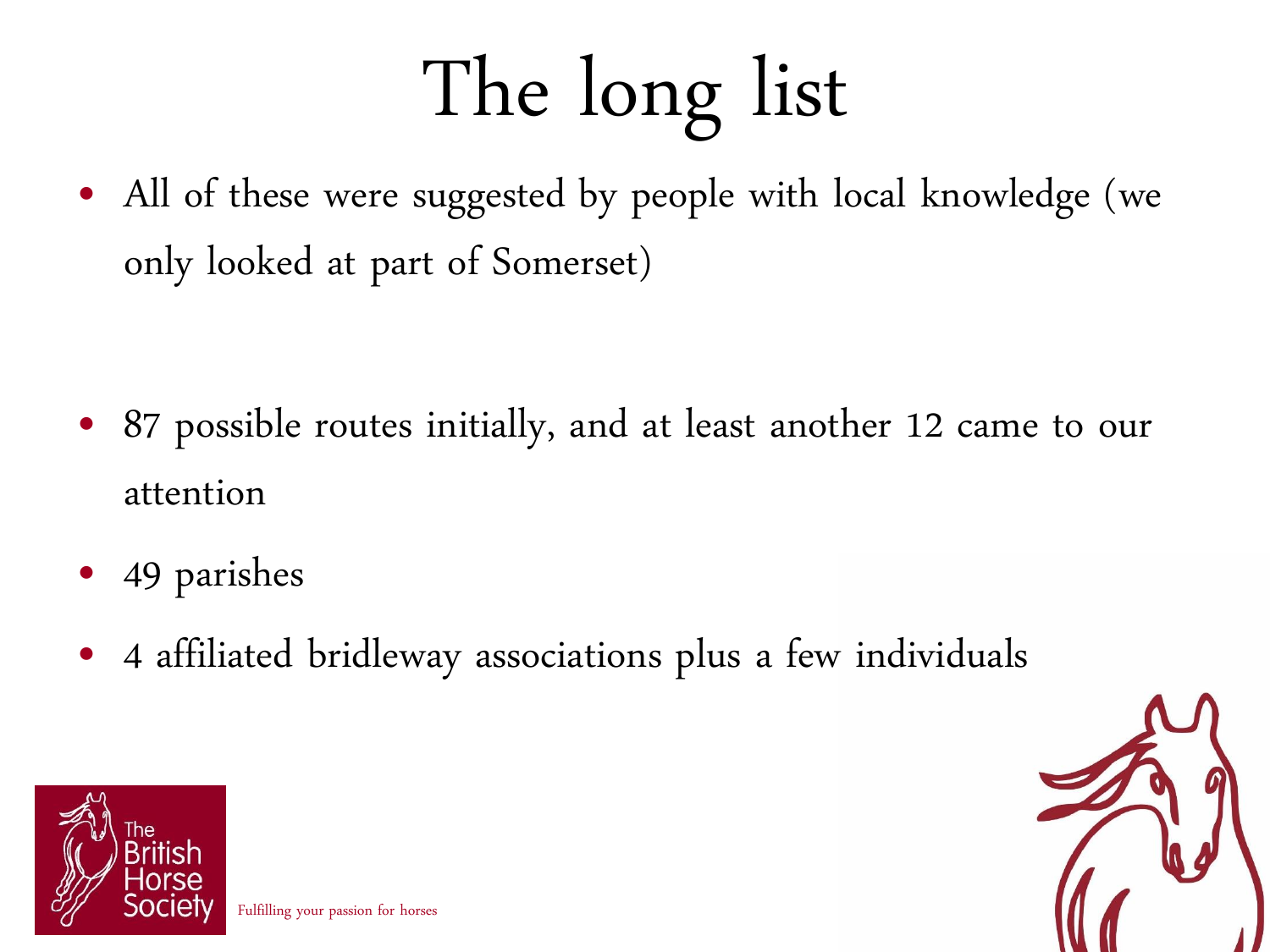#### Somerset Results

- 56 DMMO applications submitted
	- 20 were for upgrades and 36 were for additions
- Total length 36 miles (57.6 km)
- About 22.5 miles (36km) currently ridden
	- Longer than the Channel Tunnel
- Riders will feel the effect of closure of 22.5 miles of paths currently in use



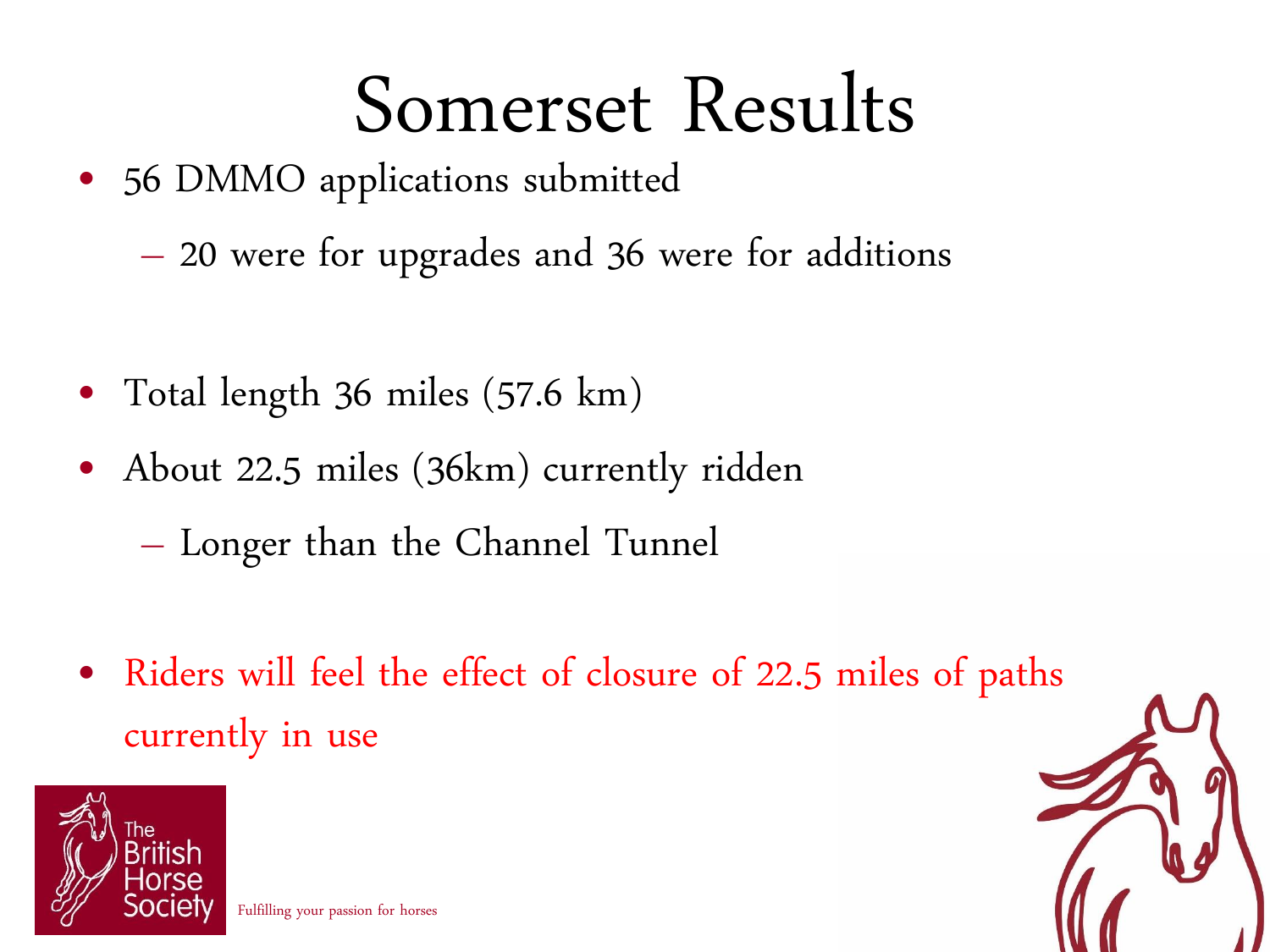#### Somerset Method Notes

- A lot of riders do not know the status of the routes they currently ride, nor do they realise that they could loose them in 2026.
- Local knowledge is very valuable, local people often know where the unrecorded routes are.
- Many DMMO applications are for routes already in use
	- Land use is unaffected
	- Path saved from extinguishment on 1 January 2026
	- Clarity brought in by examination of the evidence.

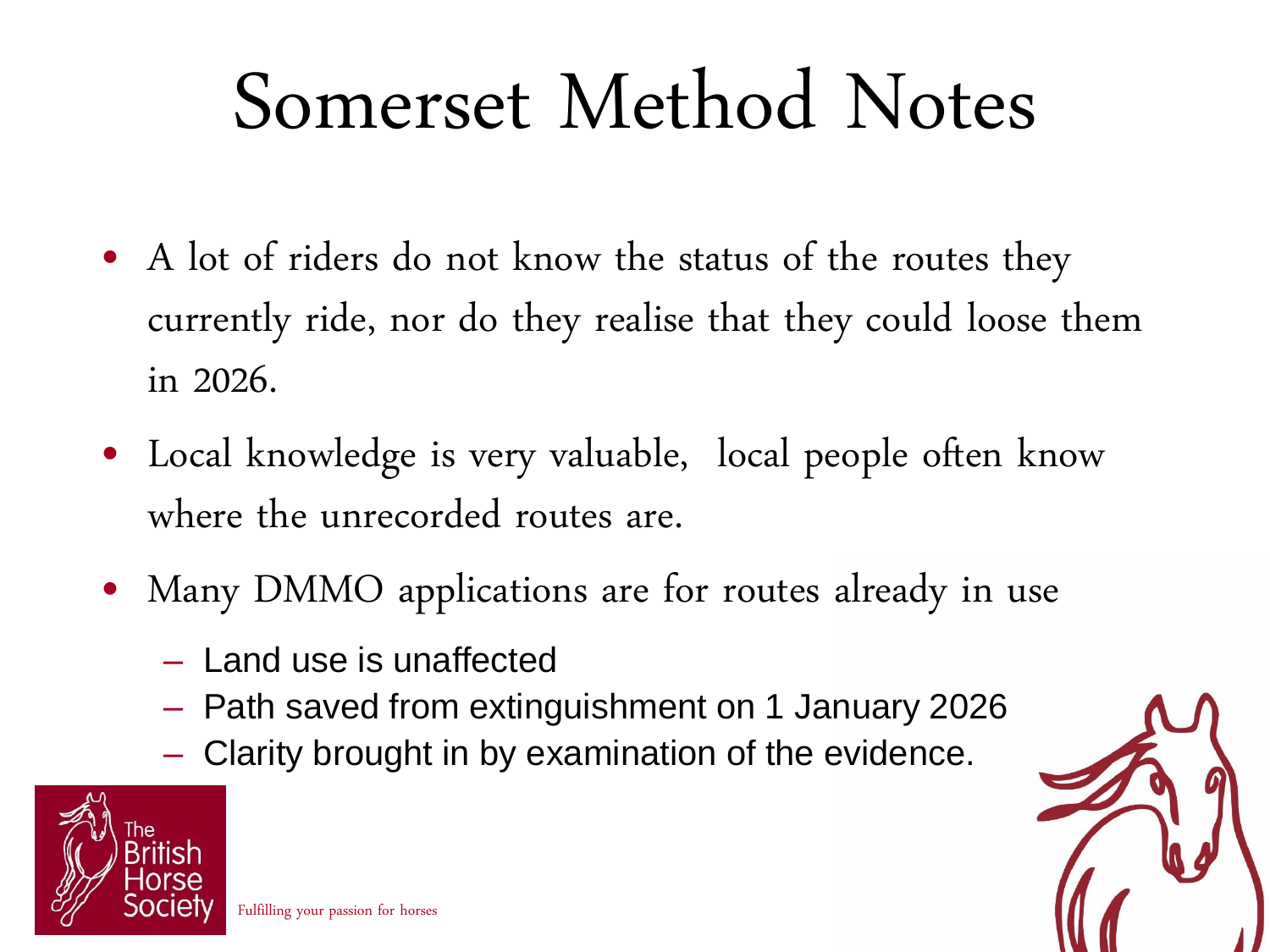#### Conclusions

- Plenty of unrecorded routes to be found
- There are many other sources that we need to be checking to find candidate routes
- Building a research library is essential
- More volunteers are needed!

• Failure to take action is throwing away riding routes!

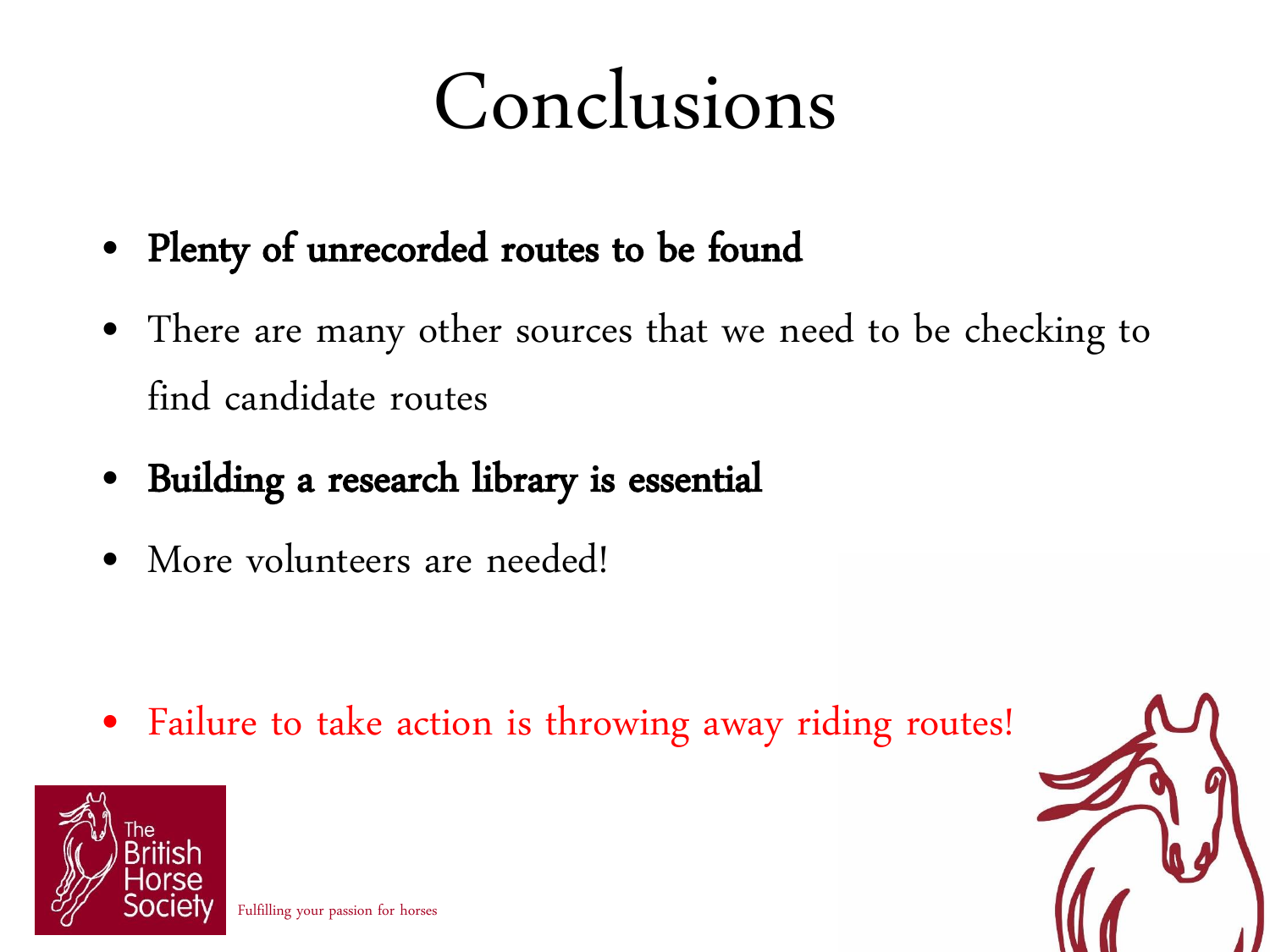# Way Forward (1)

- Regardless of approach, you need to get the evidence
- Systematic research means no paths are missed
- But this costs TIME and EXPENSES

TIME

- Be thorough & systematic
- Store logically
- Pool data with others



#### EXPENSES

- Plan ahead
- Share workload with others

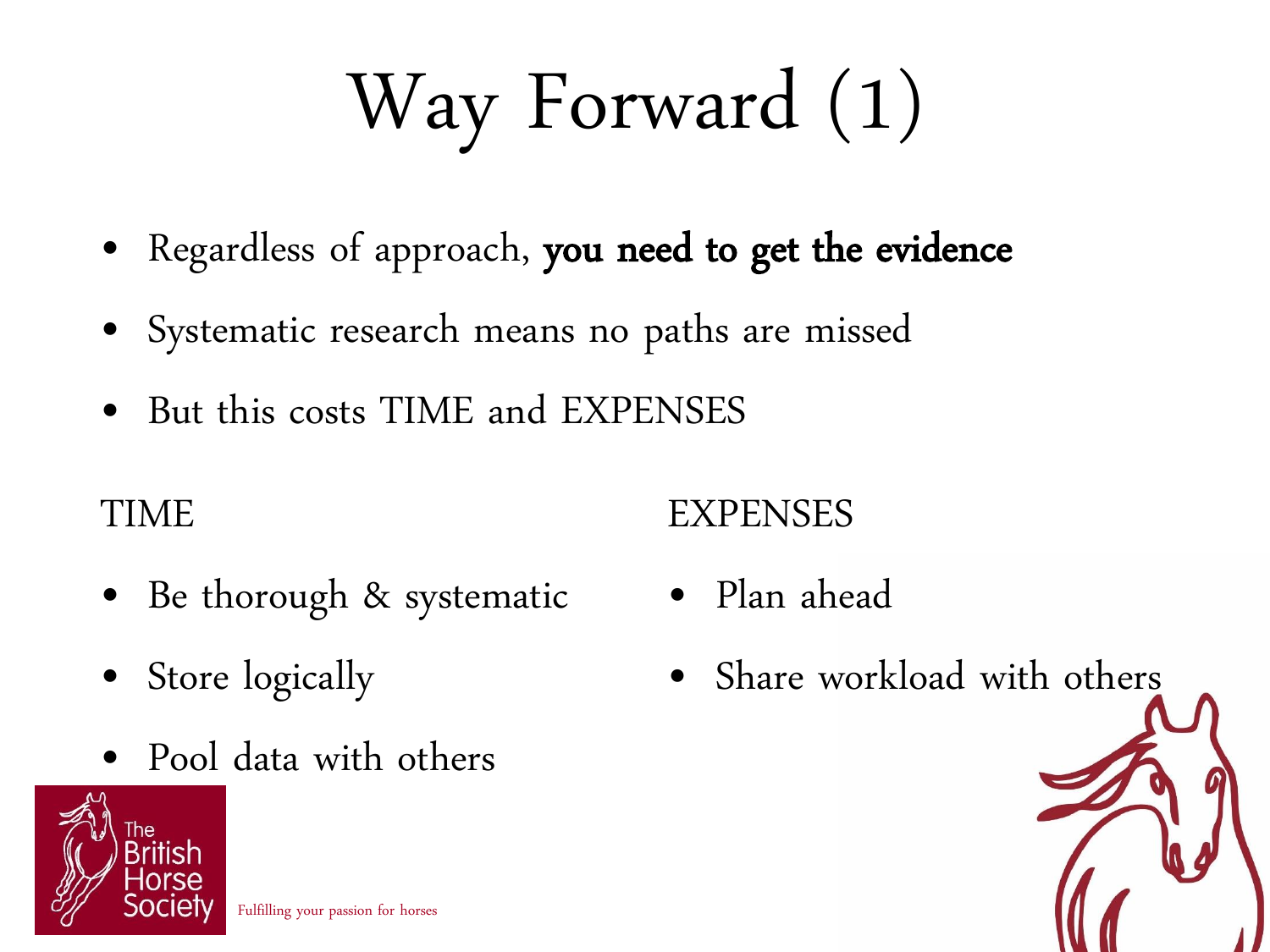# Way Forward (2)

- We need to ensure the review of un- or under recorded paths is done once, properly
- We need more volunteers
- We need to be lobbying for classes of exemption from the cut off date provisions